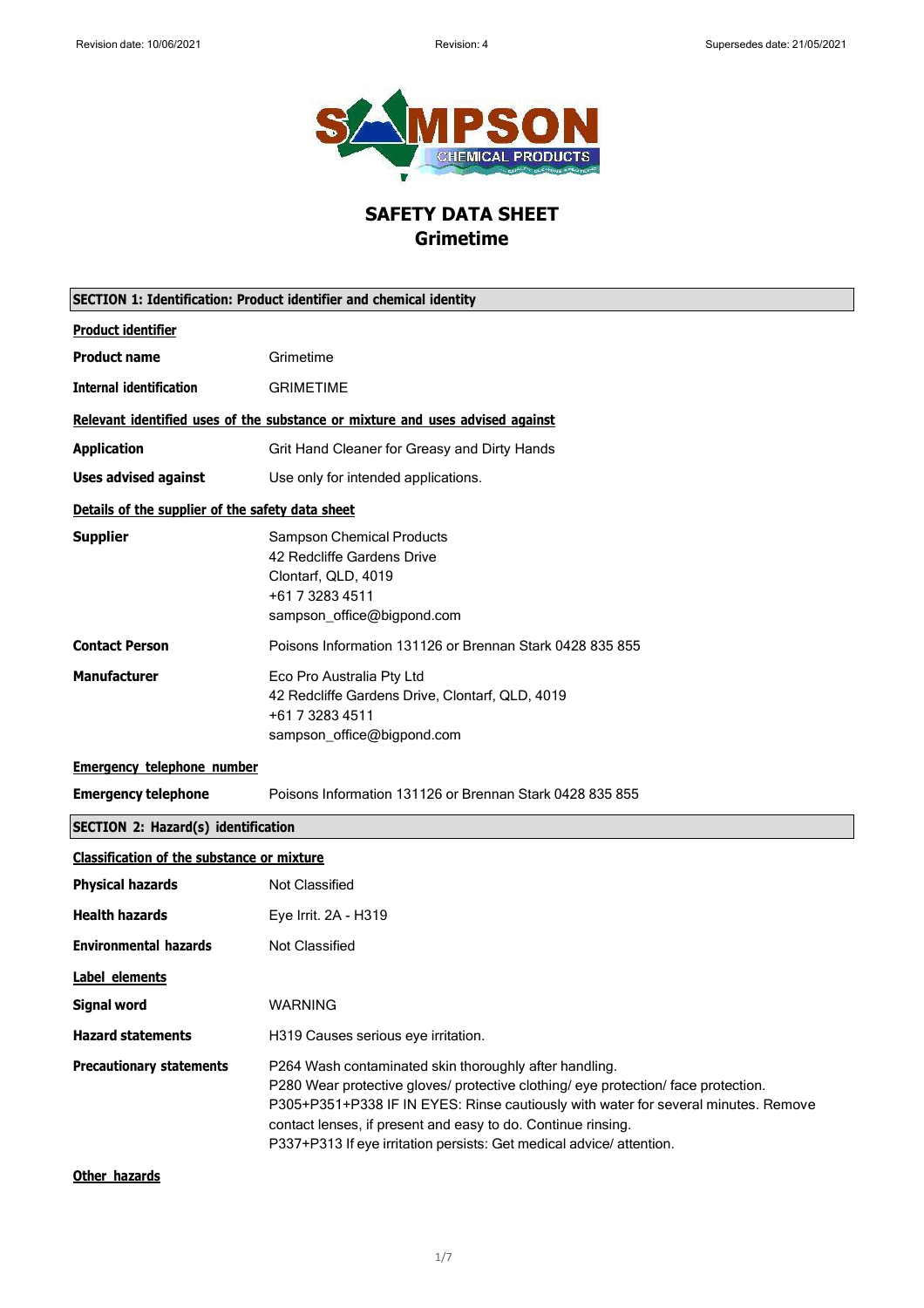This product does not contain any substances classified as PBT (persistent, bioaccumulative and toxic) or vPvB (very persistent and very bioaccumulative).

| <b>SECTION 3: Composition and information on ingredients</b>                                        |                                                                                                                                                                                                                                                                                                                 |           |
|-----------------------------------------------------------------------------------------------------|-----------------------------------------------------------------------------------------------------------------------------------------------------------------------------------------------------------------------------------------------------------------------------------------------------------------|-----------|
| <b>Mixtures</b>                                                                                     |                                                                                                                                                                                                                                                                                                                 |           |
| Benzenesulfonic acid, C10-13-alkyl derivs., sodium salts<br>CAS number: 68411-30-3                  |                                                                                                                                                                                                                                                                                                                 | $1 - 10%$ |
| Oxirane, 2-methyl-, polymer with oxirane, mono(2-<br>propylheptyl) ether<br>CAS number: 166736-08-9 |                                                                                                                                                                                                                                                                                                                 | $1 - 10%$ |
| Alcohols, C10-16, ethoxylated, sulfates, sodium salts<br>CAS number: 68585-34-2                     |                                                                                                                                                                                                                                                                                                                 | $1 - 10%$ |
| <b>Coconut Diethanolamide</b><br>CAS number: 68603-42-9                                             |                                                                                                                                                                                                                                                                                                                 | $1 - 10%$ |
| <b>Eucalyptus Oil</b><br>CAS number: 8000-48-4                                                      |                                                                                                                                                                                                                                                                                                                 | $< 1\%$   |
| <b>SECTION 4: First aid measures</b>                                                                |                                                                                                                                                                                                                                                                                                                 |           |
| <b>Description of first aid measures</b>                                                            |                                                                                                                                                                                                                                                                                                                 |           |
| <b>General information</b>                                                                          | If in doubt, get medical attention promptly. Show this Safety Data Sheet to the medical<br>personnel.                                                                                                                                                                                                           |           |
| <b>Inhalation</b>                                                                                   | No specific recommendations. If throat irritation or coughing persists, proceed as follows.<br>Move affected person to fresh air and keep warm and at rest in a position comfortable for<br>breathing. Loosen tight clothing such as collar, tie or belt. Get medical attention if any<br>discomfort continues. |           |
| <b>Ingestion</b>                                                                                    | No specific recommendations. If throat irritation or coughing persists, proceed as follows.<br>Rinse mouth. Get medical attention if any discomfort continues.                                                                                                                                                  |           |
| <b>Skin Contact</b>                                                                                 | No specific recommendations. Rinse with water. Get medical attention if any discomfort<br>continues.                                                                                                                                                                                                            |           |
| Eye contact                                                                                         | Rinse with water. Get medical attention if any discomfort continues.                                                                                                                                                                                                                                            |           |
| <b>Protection of first aiders</b>                                                                   | Use protective equipment appropriate for surrounding materials.                                                                                                                                                                                                                                                 |           |
|                                                                                                     | Most important symptoms and effects, both acute and delayed                                                                                                                                                                                                                                                     |           |

**General information** The severity of the symptoms described will vary dependent on the concentration and the length of exposure. **Inhalation** No specific symptoms known. Spray/mists may cause respiratory tract irritation. **Ingestion** No specific symptoms known. May cause discomfort if swallowed. **Skin contact** No specific symptoms known. May cause discomfort. **Eye contact** No specific symptoms known. May be slightly irritating to eyes.

## **Indication of any immediate medical attention and special treatment needed**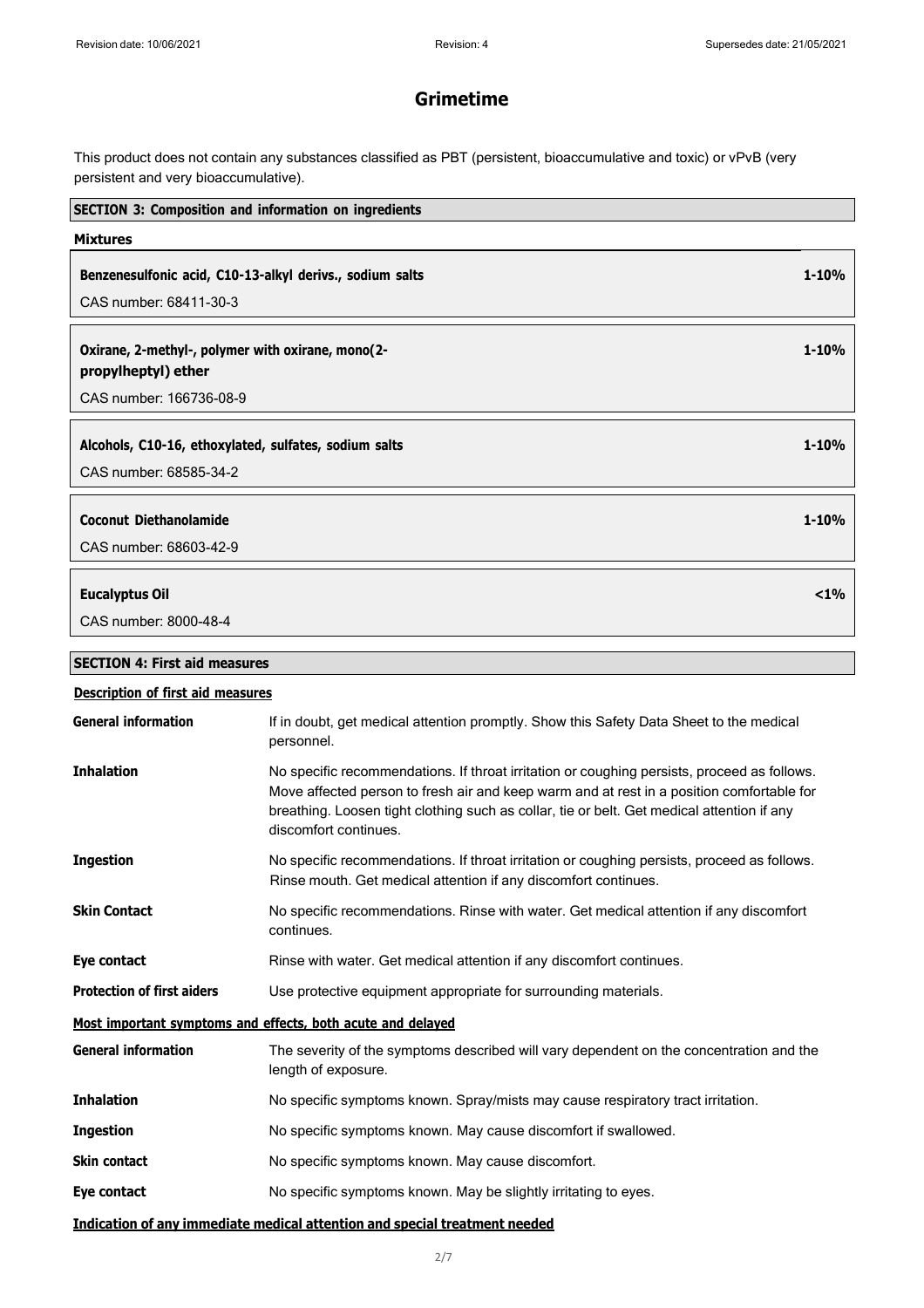| Notes for the doctor                                        | Treat symptomatically.                                                                                                                                                                                                                                                                                                                                                                 |
|-------------------------------------------------------------|----------------------------------------------------------------------------------------------------------------------------------------------------------------------------------------------------------------------------------------------------------------------------------------------------------------------------------------------------------------------------------------|
| <b>Specific treatments</b>                                  | No special treatment required.                                                                                                                                                                                                                                                                                                                                                         |
| <b>SECTION 5: Firefighting measures</b>                     |                                                                                                                                                                                                                                                                                                                                                                                        |
| <b>Extinguishing media</b>                                  |                                                                                                                                                                                                                                                                                                                                                                                        |
| Suitable extinguishing media                                | The product is not flammable. Extinguish with alcohol-resistant foam, carbon dioxide, dry<br>powder or water fog. Use fire-extinguishing media suitable for the surrounding fire.                                                                                                                                                                                                      |
| <b>Unsuitable extinguishing</b><br>media                    | Do not use water jet as an extinguisher, as this will spread the fire.                                                                                                                                                                                                                                                                                                                 |
| Special hazards arising from the substance or mixture       |                                                                                                                                                                                                                                                                                                                                                                                        |
| <b>Specific hazards</b>                                     | Containers can burst violently or explode when heated, due to excessive pressure build-up.                                                                                                                                                                                                                                                                                             |
| <b>Hazardous combustion</b><br>products                     | Thermal decomposition or combustion products may include the following substances:<br>Harmful gases or vapours.                                                                                                                                                                                                                                                                        |
| <b>Advice for firefighters</b>                              |                                                                                                                                                                                                                                                                                                                                                                                        |
| <b>Protective actions during</b><br>firefighting            | Avoid breathing fire gases or vapours. Evacuate area. Cool containers exposed to heat with<br>water spray and remove them from the fire area if it can be done without risk. Cool containers<br>exposed to flames with water until well after the fire is out. If a leak or spill has not ignited, use<br>water spray to disperse vapours and protect men stopping the leak.           |
| Special protective equipment<br>for firefighters            | Wear positive-pressure self-contained breathing apparatus (SCBA) and appropriate protective<br>clothing. Firefighter's clothing conforming to Australia/New Zealand Standards AS/NZS 4967<br>(for clothing) AS/NZS 1801 (for helmets), AS/NZS 4821 (for protective boots), AS/NZS 1801<br>(for protective gloves) will provide a basic level of protection for chemical incidents.     |
|                                                             |                                                                                                                                                                                                                                                                                                                                                                                        |
| <b>SECTION 6: Accidental release measures</b>               |                                                                                                                                                                                                                                                                                                                                                                                        |
|                                                             | Personal precautions, protective equipment and emergency procedures                                                                                                                                                                                                                                                                                                                    |
| <b>Personal precautions</b>                                 | No specific recommendations. For personal protection, see Section 8.                                                                                                                                                                                                                                                                                                                   |
| <b>Environmental precautions</b>                            |                                                                                                                                                                                                                                                                                                                                                                                        |
| <b>Environmental precautions</b>                            | Avoid discharge to the aquatic environment.                                                                                                                                                                                                                                                                                                                                            |
| <u>Methods and material for containment and cleaning up</u> |                                                                                                                                                                                                                                                                                                                                                                                        |
| Methods for cleaning up                                     | Do not use sawdust or other combustible material. Reuse or recycle products wherever<br>possible. Absorb spillage to prevent material damage. Flush contaminated area with plenty of<br>water. Wash thoroughly after dealing with a spillage. Dispose of contents/container in<br>accordance with national regulations.                                                                |
| Reference to other sections                                 |                                                                                                                                                                                                                                                                                                                                                                                        |
| <b>Reference to other sections</b>                          | For personal protection, see Section 8.                                                                                                                                                                                                                                                                                                                                                |
|                                                             | SECTION 7: Handling and storage, including how the chemical may be safely used                                                                                                                                                                                                                                                                                                         |
| <b>Precautions for safe handling</b>                        |                                                                                                                                                                                                                                                                                                                                                                                        |
| <b>Usage precautions</b>                                    | Read and follow manufacturer's recommendations. Wear protective clothing as described in<br>Section 8 of this safety data sheet. Keep away from food, drink and animal feeding stuffs.<br>Handle all packages and containers carefully to minimise spills. Keep container tightly sealed<br>when not in use. Avoid the formation of mists. Avoid discharge to the aquatic environment. |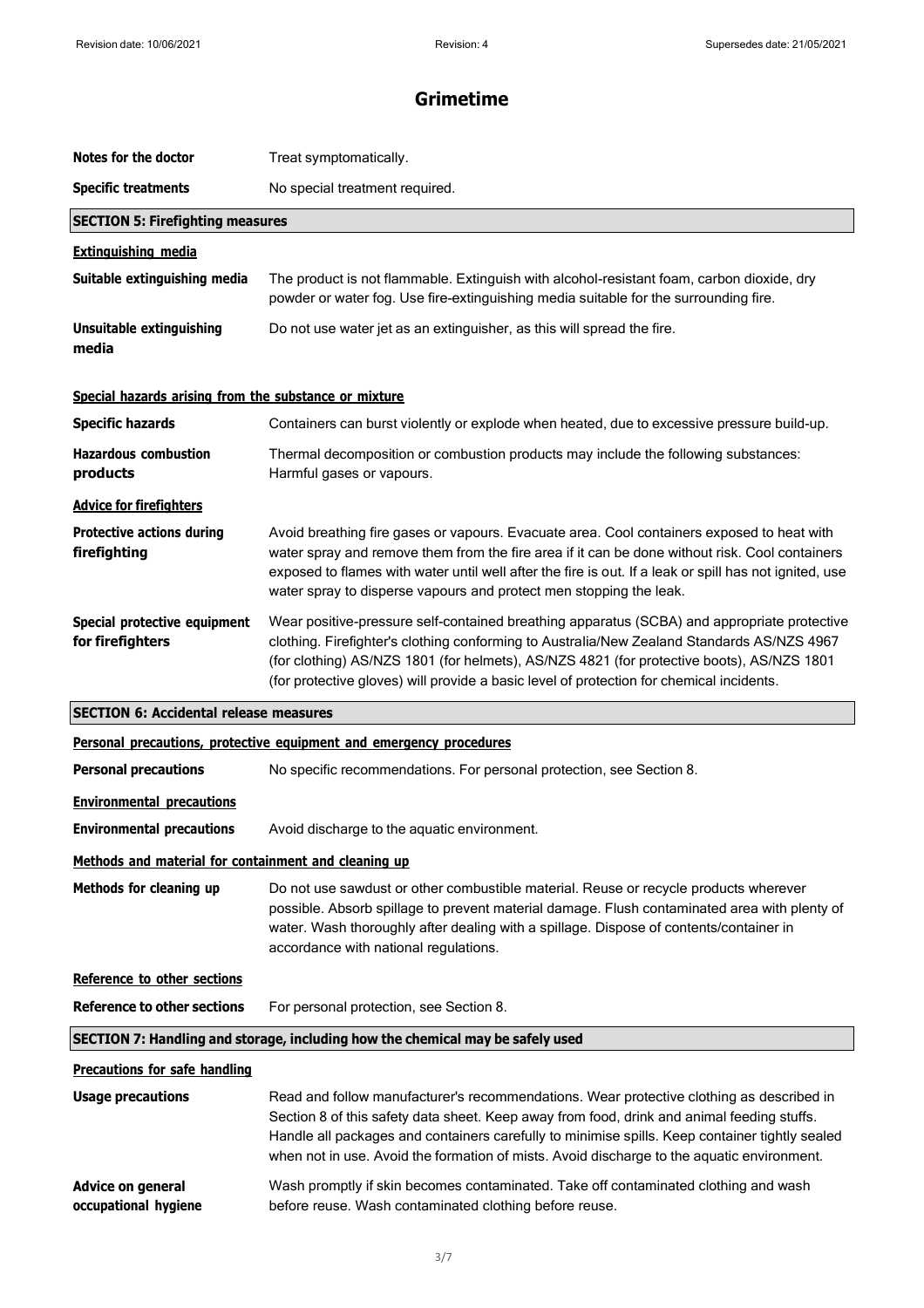## **Conditions for safe storage, including any incompatibilities**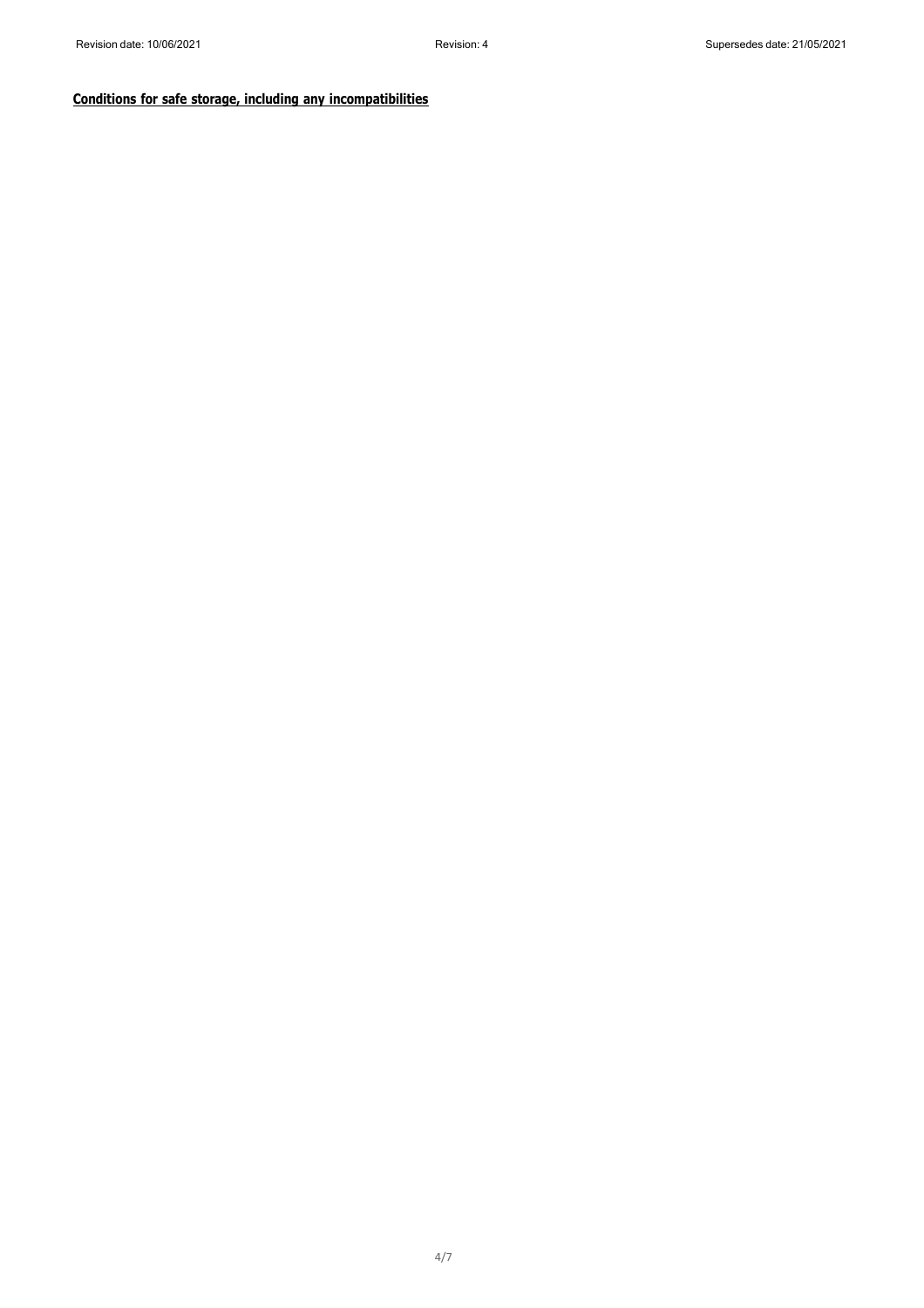| <b>Storage precautions</b>                                                                                                 | Do not store near heat sources or expose to high temperatures. Keep away from food, drink<br>and animal feeding stuffs. Keep in a cool, well ventilated place.                                   |
|----------------------------------------------------------------------------------------------------------------------------|--------------------------------------------------------------------------------------------------------------------------------------------------------------------------------------------------|
| <b>Storage class</b>                                                                                                       | Unspecified storage.                                                                                                                                                                             |
| Specific end use(s)                                                                                                        |                                                                                                                                                                                                  |
| Specific end use(s)                                                                                                        | The identified uses for this product are detailed in Section 1.                                                                                                                                  |
| <b>SECTION 8: Exposure controls and personal protection</b>                                                                |                                                                                                                                                                                                  |
| <b>Control parameters</b><br><b>Occupational exposure limits</b><br><b>Silicon Dioxide</b>                                 |                                                                                                                                                                                                  |
| Long-term exposure limit (8-hour TWA): 10 mg/m <sup>3</sup><br>Long-term exposure limit (8-hour TWA): 10 mg/m <sup>3</sup> |                                                                                                                                                                                                  |
| <b>Exposure controls</b>                                                                                                   |                                                                                                                                                                                                  |
| <b>Protective equipment</b>                                                                                                |                                                                                                                                                                                                  |
| <b>Appropriate engineering</b><br>controls                                                                                 | No specific ventilation requirements.                                                                                                                                                            |
| Eye/face protection                                                                                                        | No specific eye protection required during normal use. Large Spillages: Eyewear complying<br>with an approved standard should be worn if a risk assessment indicates eye contact is<br>possible. |
| <b>Hand protection</b>                                                                                                     | No specific hand protection recommended. Large Spillages: Wear protective gloves.                                                                                                                |
| Other skin and body<br>protection                                                                                          | Wear appropriate clothing to prevent repeated or prolonged skin contact.                                                                                                                         |
| <b>Hygiene measures</b>                                                                                                    | Wash hands thoroughly after handling. Wash at the end of each work shift and before eating,<br>smoking and using the toilet. Do not eat, drink or smoke when using this product.                 |
| <b>Respiratory protection</b>                                                                                              | No specific recommendations. Provide adequate ventilation. Large Spillages: If ventilation is<br>inadequate, suitable respiratory protection must be worn.                                       |
| <b>Environmental exposure</b><br>controls                                                                                  | Not regarded as dangerous for the environment.                                                                                                                                                   |
| <b>SECTION 9: Physical and chemical properties</b>                                                                         |                                                                                                                                                                                                  |
| Information on basic physical and chemical properties                                                                      |                                                                                                                                                                                                  |
| <b>Appearance</b>                                                                                                          | <b>Highly Viscous Liquid</b>                                                                                                                                                                     |
| <b>Colour</b>                                                                                                              | Green.                                                                                                                                                                                           |
| <b>Odour</b>                                                                                                               | Eucalyptus                                                                                                                                                                                       |
| рH                                                                                                                         | 6.5                                                                                                                                                                                              |
| <b>Specific Gravity</b>                                                                                                    | 0.95                                                                                                                                                                                             |

| Flammability (solid, gas) | Not applicable. |
|---------------------------|-----------------|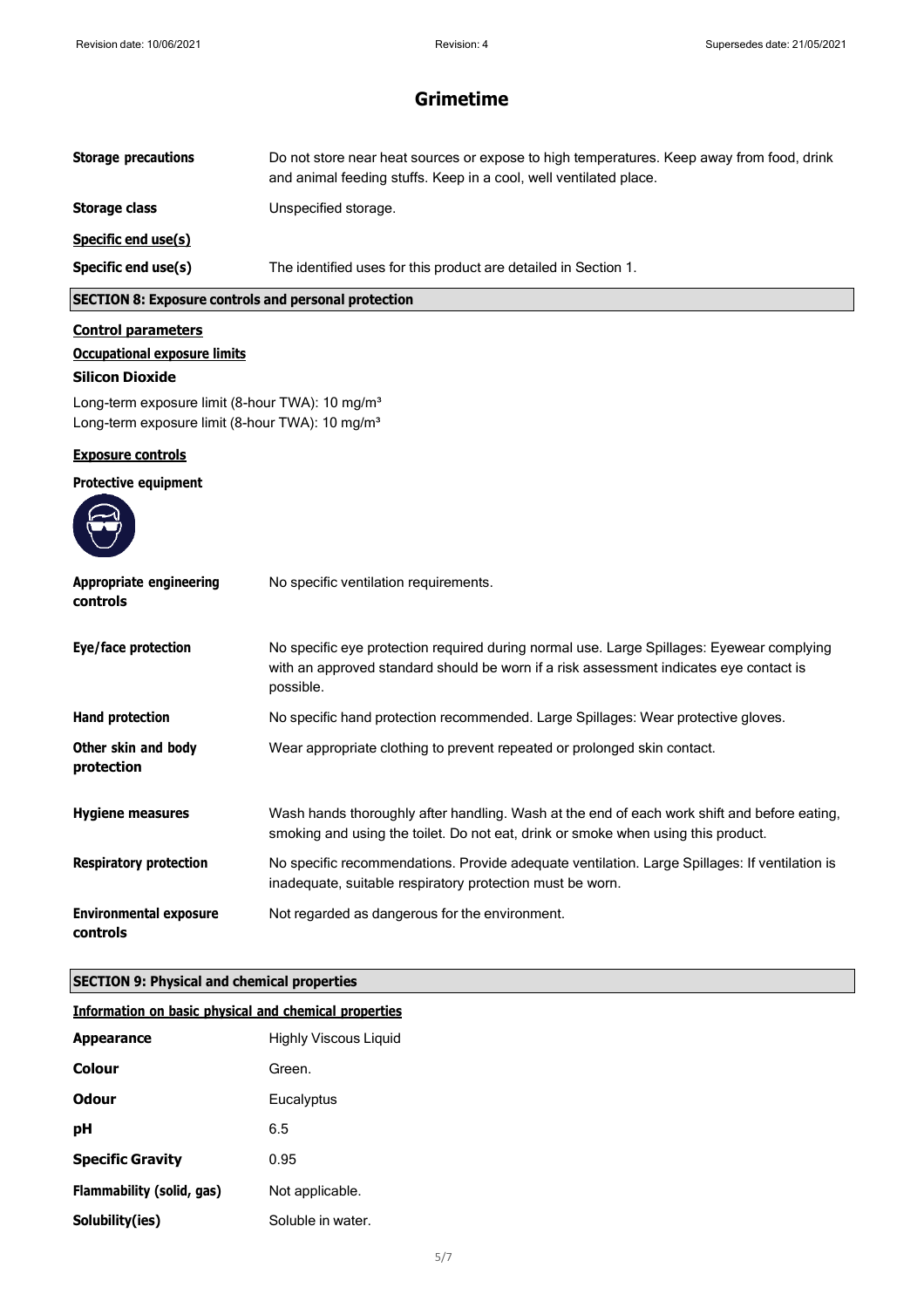**Other information** None.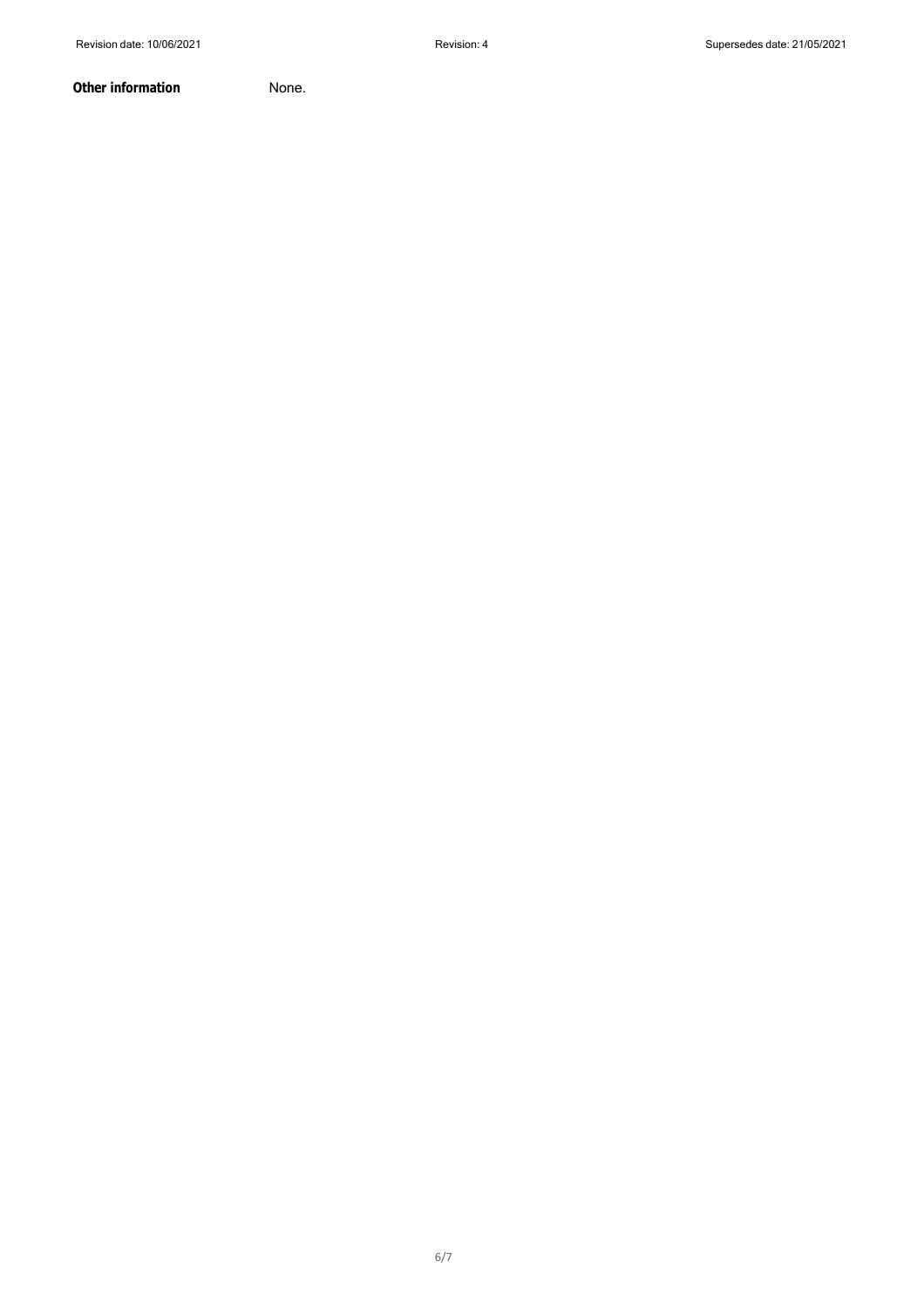| <b>SECTION 10: Stability and reactivity</b> |
|---------------------------------------------|
|---------------------------------------------|

| <b>Reactivity</b>                            | There are no known reactivity hazards associated with this product.                                                                                                     |
|----------------------------------------------|-------------------------------------------------------------------------------------------------------------------------------------------------------------------------|
| <b>Stability</b>                             | Stable at normal ambient temperatures and when used as recommended. Stable under the<br>prescribed storage conditions.                                                  |
| <b>Possibility of hazardous</b><br>reactions | No potentially hazardous reactions known.                                                                                                                               |
| <b>Conditions to avoid</b>                   | Avoid heat, flames and other sources of ignition.                                                                                                                       |
| <b>Materials to avoid</b>                    | Acids. Flammable/combustible materials.                                                                                                                                 |
| <b>Hazardous decomposition</b><br>products   | Does not decompose when used and stored as recommended. Thermal decomposition or<br>combustion products may include the following substances: Harmful gases or vapours. |

**SECTION 11: Toxicological information**

| <b>Information on toxicological effects</b>                                          |                                                                                                                   |
|--------------------------------------------------------------------------------------|-------------------------------------------------------------------------------------------------------------------|
| <b>Toxicological effects</b>                                                         | Not regarded as a health hazard under current legislation.                                                        |
| <b>Acute toxicity - oral</b><br>Notes (oral LD <sub>50</sub> )<br>ATE oral $(mg/kg)$ | Based on available data the classification criteria are not met.<br>12,285.01                                     |
|                                                                                      |                                                                                                                   |
| <b>Acute toxicity - dermal</b><br>Notes (dermal LD <sub>50</sub> )                   | Based on available data the classification criteria are not met.                                                  |
| <b>Acute toxicity - inhalation</b><br><b>Notes (inhalation LCso)</b>                 | Based on available data the classification criteria are not met.                                                  |
| <b>Skin corrosion/irritation</b><br>Animal data                                      | Based on available data the classification criteria are not met.                                                  |
| Serious eye damage/irritation                                                        | Serious eye damage/irritation Based on available data the classification criteria are not met.                    |
| <b>Respiratory sensitisation</b><br><b>Respiratory sensitisation</b>                 | Based on available data the classification criteria are not met.                                                  |
| <b>Skin sensitisation</b><br><b>Skin sensitisation</b>                               | Based on available data the classification criteria are not met.                                                  |
| Germ cell mutagenicity<br>Genotoxicity - in vitro                                    | Based on available data the classification criteria are not met.                                                  |
| <b>Carcinogenicity</b>                                                               |                                                                                                                   |
| Carcinogenicity                                                                      | Based on available data the classification criteria are not met.                                                  |
| <b>IARC</b> carcinogenicity                                                          | Contains a substance which may be potentially carcinogenic. IARC Group 2B Possibly<br>carcinogenic to humans.     |
| <b>Reproductive toxicity</b>                                                         |                                                                                                                   |
|                                                                                      | Reproductive toxicity - fertility Based on available data the classification criteria are not met.<br>development |

**Reproductive toxicity -**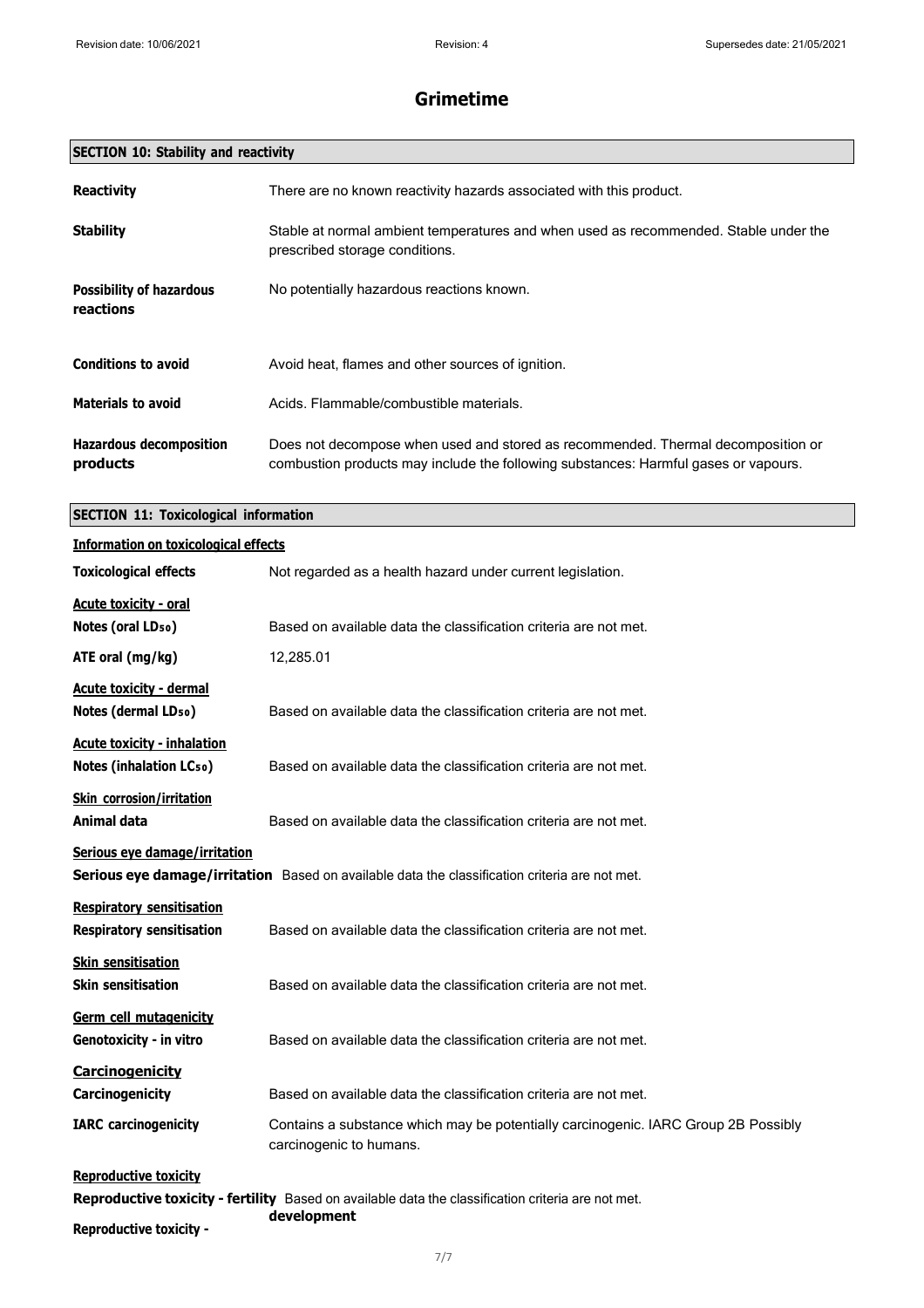Based on available data the classification criteria are not met.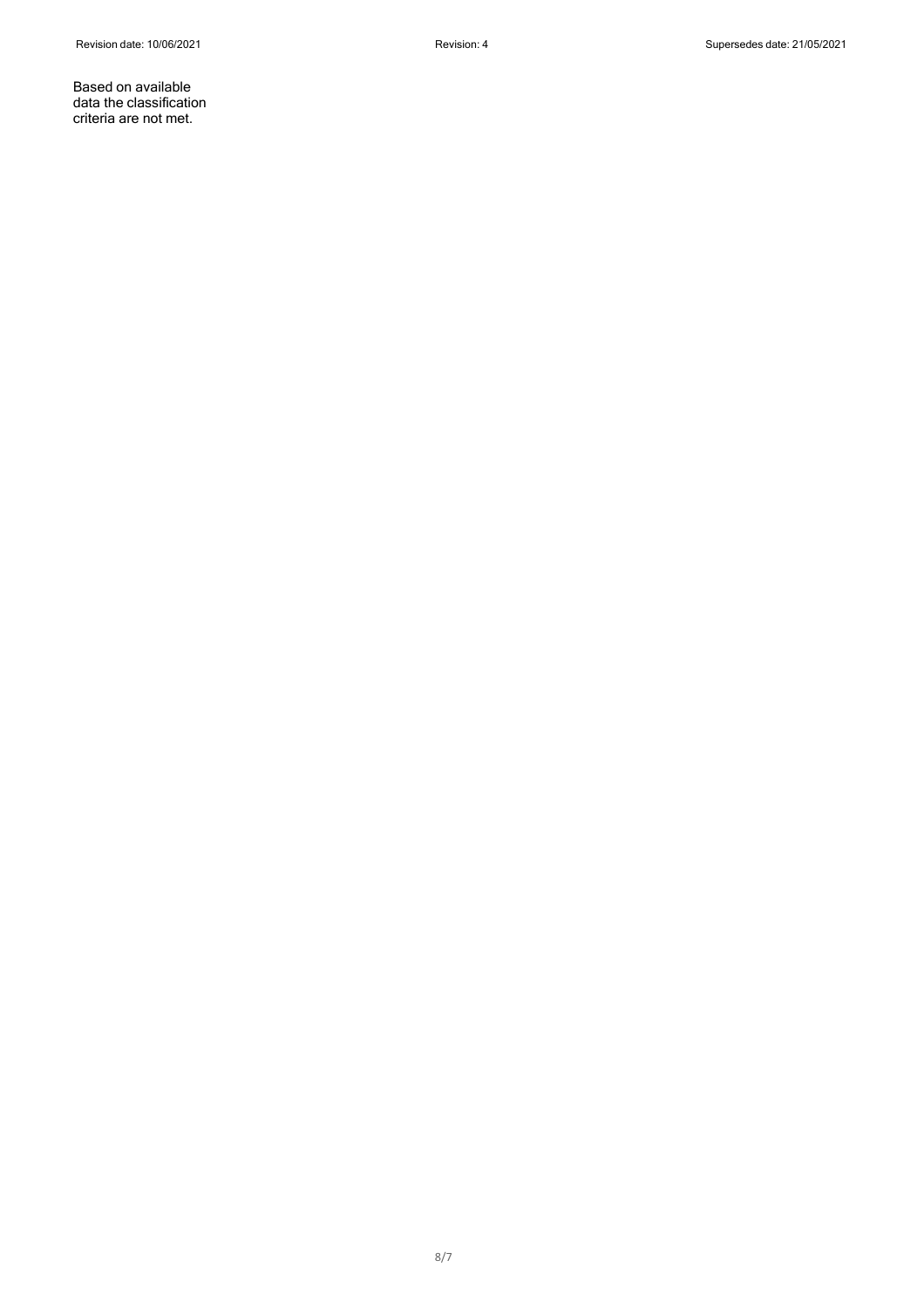| Specific target organ toxicity - single exposure   |                                                                                                                                                                                                                                                                                                                                                                                                      |
|----------------------------------------------------|------------------------------------------------------------------------------------------------------------------------------------------------------------------------------------------------------------------------------------------------------------------------------------------------------------------------------------------------------------------------------------------------------|
| <b>STOT - single exposure</b>                      | Not classified as a specific target organ toxicant after a single exposure.                                                                                                                                                                                                                                                                                                                          |
| Specific target organ toxicity - repeated exposure |                                                                                                                                                                                                                                                                                                                                                                                                      |
| <b>STOT - repeated exposure</b>                    | Not classified as a specific target organ toxicant after repeated exposure.                                                                                                                                                                                                                                                                                                                          |
| <b>Aspiration hazard</b>                           |                                                                                                                                                                                                                                                                                                                                                                                                      |
| <b>Aspiration hazard</b>                           | Based on available data the classification criteria are not met.                                                                                                                                                                                                                                                                                                                                     |
| <b>General information</b>                         | No specific health hazards known. The severity of the symptoms described will vary<br>dependent on the concentration and the length of exposure.                                                                                                                                                                                                                                                     |
| <b>Inhalation</b>                                  | No specific symptoms known. Spray/mists may cause respiratory tract irritation.                                                                                                                                                                                                                                                                                                                      |
| <b>Ingestion</b>                                   | No specific symptoms known. May cause discomfort if swallowed.                                                                                                                                                                                                                                                                                                                                       |
| <b>Skin Contact</b>                                | No specific symptoms known. May cause discomfort.                                                                                                                                                                                                                                                                                                                                                    |
| Eye contact                                        | No specific symptoms known. May be slightly irritating to eyes.                                                                                                                                                                                                                                                                                                                                      |
| <b>Route of exposure</b>                           | Ingestion Inhalation Skin and/or eye contact                                                                                                                                                                                                                                                                                                                                                         |
| <b>Target Organs</b>                               | No specific target organs known.                                                                                                                                                                                                                                                                                                                                                                     |
| <b>SECTION 12: Ecological information</b>          |                                                                                                                                                                                                                                                                                                                                                                                                      |
| <b>Ecotoxicity</b>                                 | Not regarded as dangerous for the environment. However, large or frequent spills may have<br>hazardous effects on the environment.                                                                                                                                                                                                                                                                   |
| <b>Toxicity</b>                                    | Based on available data the classification criteria are not met.                                                                                                                                                                                                                                                                                                                                     |
| Persistence and degradability                      |                                                                                                                                                                                                                                                                                                                                                                                                      |
|                                                    | <b>Persistence and degradability</b> The degradability of the product is not known.                                                                                                                                                                                                                                                                                                                  |
| <b>Bioaccumulative potential</b>                   |                                                                                                                                                                                                                                                                                                                                                                                                      |
| <b>Bioaccumulative Potential</b>                   | No data available on bioaccumulation.                                                                                                                                                                                                                                                                                                                                                                |
| <b>Mobility in soil</b>                            |                                                                                                                                                                                                                                                                                                                                                                                                      |
| <b>Mobility</b>                                    | No data available.                                                                                                                                                                                                                                                                                                                                                                                   |
| Other adverse effects                              |                                                                                                                                                                                                                                                                                                                                                                                                      |
| <b>Other adverse effects</b>                       | None known.                                                                                                                                                                                                                                                                                                                                                                                          |
| <b>SECTION 13: Disposal considerations</b>         |                                                                                                                                                                                                                                                                                                                                                                                                      |
| <b>Waste treatment methods</b>                     |                                                                                                                                                                                                                                                                                                                                                                                                      |
| <b>General information</b>                         | The generation of waste should be minimised or avoided wherever possible. Reuse or recycle<br>products wherever possible. This material and its container must be disposed of in a safe<br>way.                                                                                                                                                                                                      |
| <b>Disposal methods</b>                            | Dispose of surplus products and those that cannot be recycled via a licensed waste disposal<br>contractor. Waste packaging should be collected for reuse or recycling. Incineration or landfill<br>should only be considered when recycling is not feasible. Waste should not be disposed of<br>untreated to the sewer unless fully compliant with the requirements of the local water<br>authority. |

## **SECTION 14: Transport information**